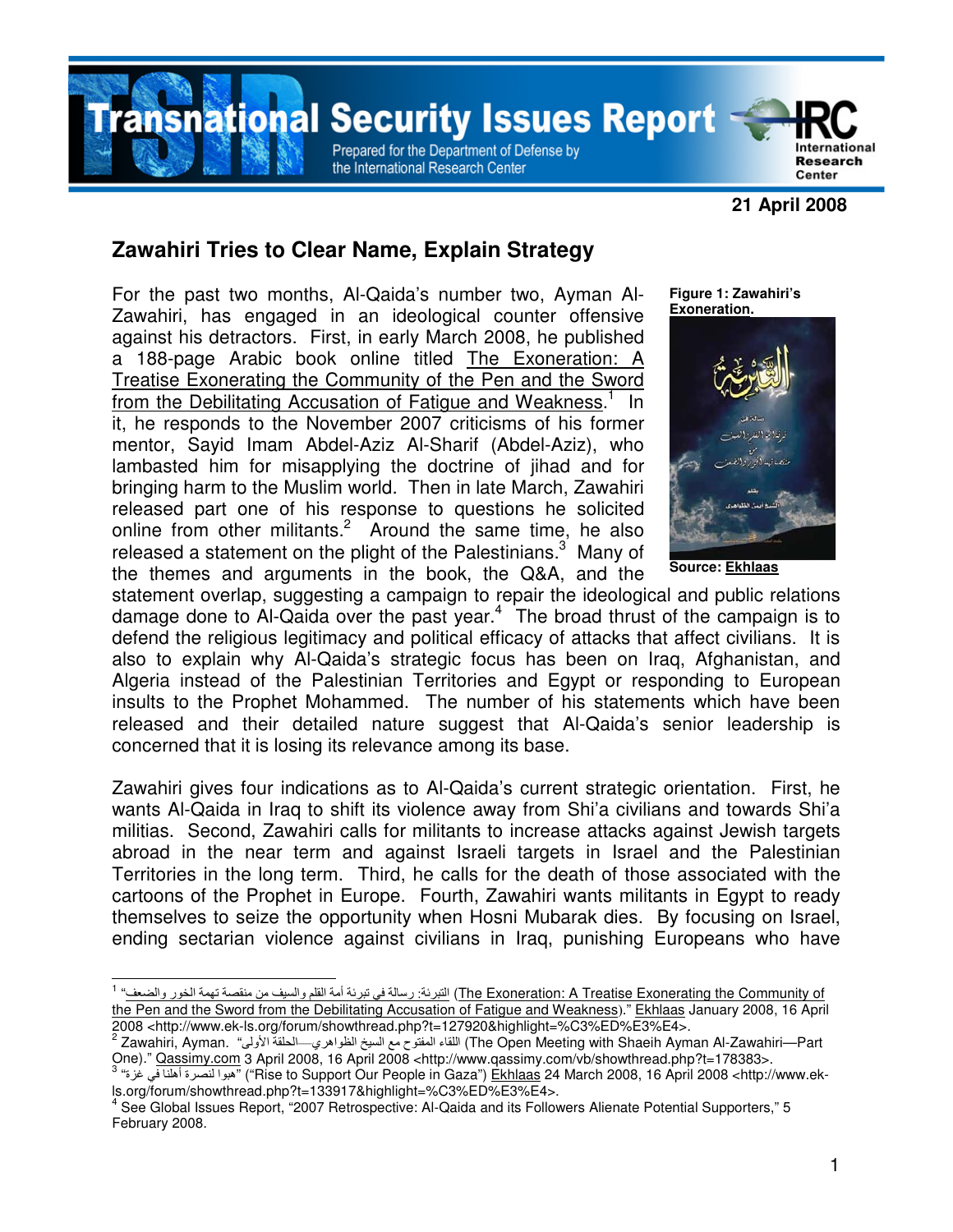insulted Mohammed, and overthrowing the unpopular Mubarak, Al-Qaida may be trying to increase its diminished popularity by highlighting issues that resonate with popular Muslim resentment.

# **Zawahiri's Strategic Thinking**

One reason for the negative popular response is Al-Qaida's tactics, which have been criticized for harming Muslim civilians and for failing to further the organzation's stated goals of driving the



U.S. from the Middle East and creating Islamic states. $5$  The most pointed criticism has come from Zawahiri's former mentor and previous head of the Egyptian Islamic Jihad (EIJ) organization, Abdel-Aziz. In November 2007, Imam serially published a short book in which he criticized Al-Qaida and other Sunni militant organizations for attacking civilians because they were too weak to attack the government directly. He argued that the weakness of these groups should prompt them to abandon violent jihad and adopt nonviolent means of coping with un-Islamic regimes. Imam's criticisms came at the end of a year of similar criticism from prominent hard-line clerics who had previously supported Al-Qaida.<sup>6</sup>

In the Exoneration, Zawahiri retorts that Imam and other hard-liners eviscerate jihad by arguing that noncombatants should not be harmed or that militants should have parity with their enemies.<sup>7</sup> "If Muslims wait until they have full parity with their enemies," Zawahiri asks rhetorically, "then how will they ever be able to defeat an oppressive ruler or powerful foreign nation who has invaded their lands?"<sup>8</sup> "If a Muslim's family is threatened by an oppressive regime or foreign power, why would he adopt nonviolence to protect them?"<sup>9</sup> "If a Muslim never attacks the enemy for fear of killing fellow believers or innocent people, how can he put pressure on a much more powerful enemy?"<sup>10</sup> In short, the overwhelming power of local "apostate" regimes and their foreign supporters means that violence is not voided; rather, it is the only way to defeat the enemy. Thus, whereas Imam maintains that asymmetry in power means militants should lay down arms, Zawahiri believes that asymmetry means that Muslims have no choice but to use violence.

 5 See Global Issues Report, "2007 Retrospective: Al-Qaida and its Followers Alienate Potential Supporters," 5 February 2008.<br><sup>6</sup> See Glebel les

See Global Issues Report, "Abdel-Qadir Abdel-Aziz: A Chief Militant Radical Islamic Ideologue Moderates His Teachings," 4 December 2007. 7

The Exoneration: A Treatise Exonerating the Community of) النبرئة: رسالة في نبرئة أمة القلم والسيف من منقصة تهمة الخور والضعف" the Pen and the Sword from the Debilitating Accusation of Fatigue and Weakness)." Ekhlaas January 2008, Ibid. 122-

<sup>3.&</sup>lt;br><sup>8</sup> "<u>The Exoneration: A Treatise Exonerating the Community of التيرنة: رسالة في تبرنة أمة القلم والسيف من منقصة تهمة الخور والضعف<sup>»</sup></u> the Pen and the Sword from the Debilitating Accusation of Fatigue and Weakness)." Ekhlaas January 2008, Ibid. 81. The Exoneration: A Treatise Exonerating the Community of) النبرئة: رسالة في نبرئة أمة القلم والسيف من منقصة تهمة الخور والضعف" the Pen and the Sword from the Debilitating Accusation of Fatigue and Weakness)." Ekhlaas January 2008, Ibid. 66, 77.

The Exoneration: A Treatise Exonerating the Community of) التبرئة: رسالة في تبرئة أمة القلم والسيف من منقصة تهمة الخور والضعف" <sup>10</sup> the Pen and the Sword from the Debilitating Accusation of Fatigue and Weakness)." Ekhlaas January 2008, Ibid. 81.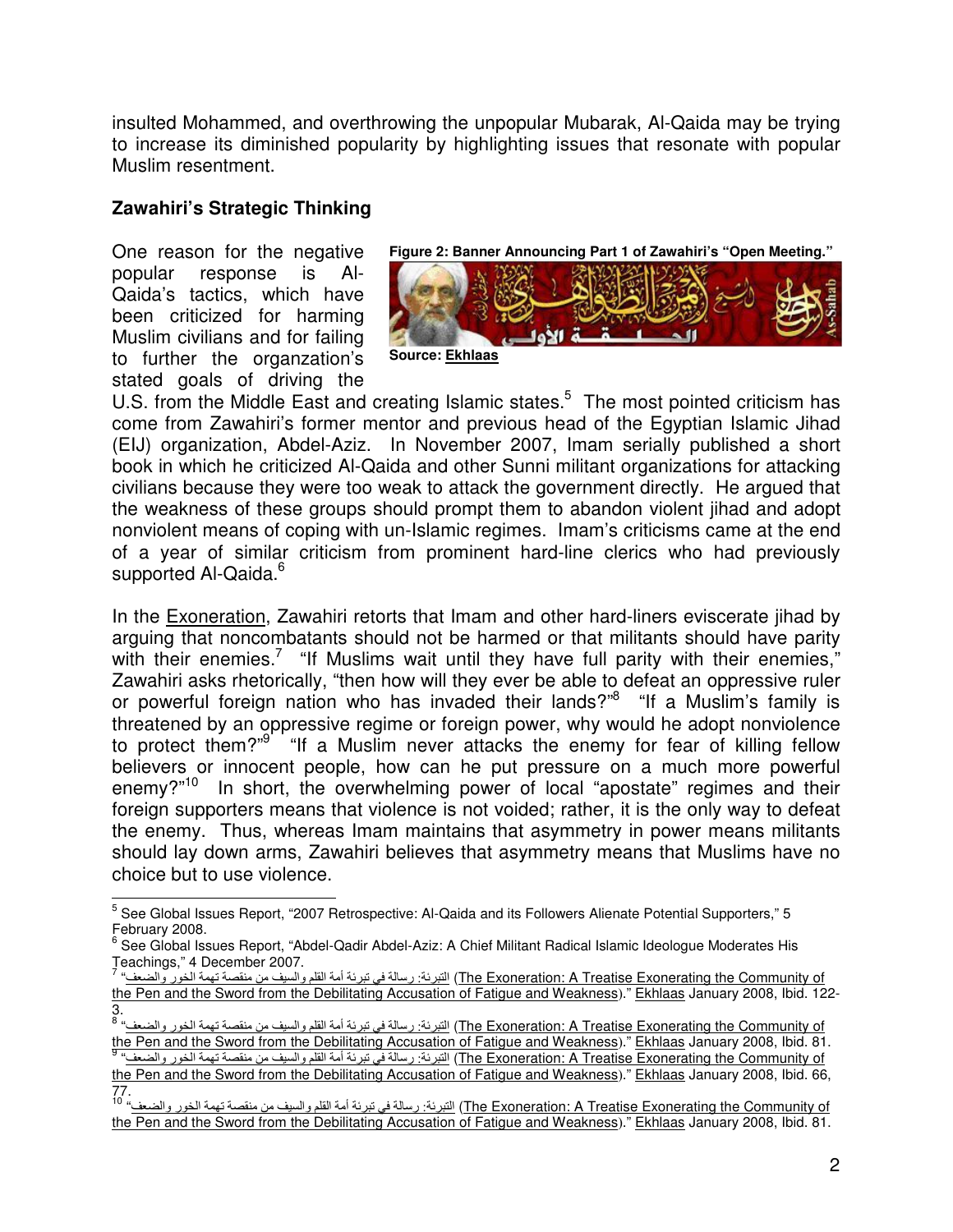Zawahiri's strategic thinking and understanding of asymmetrical warfare and revolutionary violence is heavily indebted to vanguardism, a Leninist theory of revolution which posits that a small, revolutionary elite uses violence to rouse the people to fight against the government. The inevitable government crackdown will further fuel popular discontent and increase support for the vanguard. "[This method] was our means of raising the awareness of the Ummah (Islamic nation) and awakening it," Zawahiri says.<sup>11</sup> He adds that by attacking Americans and Jews, their allies in the Middle East will be forced to defend them, which will further demonstrate their subservience to foreign powers.<sup>12</sup>

Although revolutionary vanguardism does not necessarily imply terrorism, or violence against civilians for political ends, this has been Zawahiri's primary method in countries where guerilla campaigns are impossible. Thus, in his Q&A, Zawahiri explains that Algerian militants use guerilla tactics because they have great freedom to maneuver. Conversly, in Egypt militants can only prepare for terror attacks because their activities are so circumscribed.<sup>13</sup>

The potential problem with Zawahiri's application of the theory of vanguardism in countries that are inhospitable to guerilla campaigns is that terrorism, in the sense of violence against civilians for political ends, usually diminishes the support of both the government (because of its harsh reprisals) as well the terrorist organization. This was the result of the terrorist campaign initiated by Zawahiri in the 1990s in Egypt during his tenure as head of the EIJ. Zawahiri acknowledges that his organization was completely discredited because of these attacks, but he does not reconsider his application of vanguardism. Rather, he posits that the true reason his organization did not gain popularity is because the U.S. supported Mubarak's regime and prevented its collapse. This was the reason, he concludes, that the revolutionary vanguard had to focus on the U.S. before trying to topple local regimes.<sup>14</sup> In Zawahiri's analysis, applying the principles of revolutionary vanguardism and fighting the U.S. resulted in an increase of Muslim support for Al-Qaida after the inevitable U.S. reprisals:

By attacking America and Israel and then goading them into two jihadi wars in Iraq and Afghanistan, the Jihadi Movement gained the love, support, and affection of the vast majority of the Muslim community. It became a symbol of popular resistance against the Zionist-Crusader campaign against the Muslim community.<sup>15</sup>

 The Exoneration: A Treatise Exonerating the Community of) التبرئة: رسالة في تبرئة أمة القلم والسيف من منقصة تهمة الخور والضعف" <sup>11</sup> <u>the Pen and the Sword from the Debilitating Accusation of Fatigue and Weakness</u>)." <u>Ekhlaas</u> January 2008, Ibid. 167.<br><sup>12</sup> التيرنة: رسالة في تبرئة أمة القلم والسيف من منقصة تهمة الخور والضعف<sup>ي 12</sup>

the Pen and the Sword from the Debilitating Accusation of Fatigue and Weakness)." <u>Ekhlaas</u> January 2008, Ibid. 167.<br><sup>13</sup> Zawahiri, Ayman. "القاء المفتوح مع السيخ الظواهري—الحلقة الأولى" (The Open Meeting with Sheikh Ayma One)." Qassimy.com 3 April 2008, Ibid. 42. 14 "-

The Exoneration: A Treatise Exonerating the Community of التبرئة: رسالة في تبرئة أمة القام والسيف من منقصة تهمة الخور والضر the Pen and the Sword from the Debilitating Accusation of Fatigue and Weakness)." Ekhlaas January 2008, Ibid. 171,  $173-5.$ 

The Exoneration: A Treatise Exonerating the Community of) التبرئة: رسالة في تبرئة أمة القلم والسيف من منقصة تهمة الخور والضعف" <sup>15</sup> the Pen and the Sword from the Debilitating Accusation of Fatigue and Weakness)." Ekhlaas January 2008, Ibid. 172.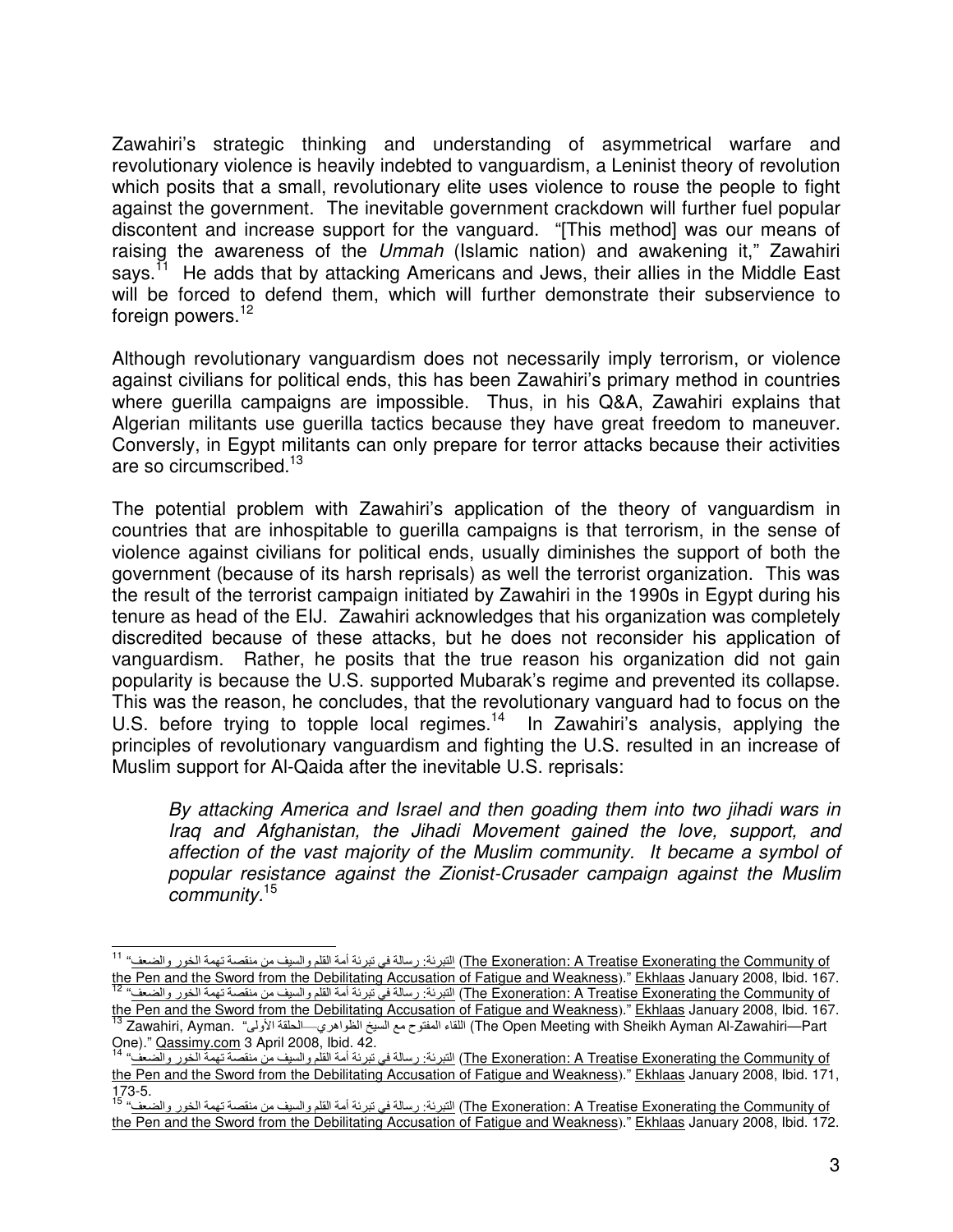## **Clerical Support**

According to Zawahiri, this popular support for the "jihadi movement" has been eroded by the criticism of clerics, particularly clerics who previously supported Al-Qaida. This criticism, he contends, is part of a recent U.S. effort to use religious leaders against the organization.16 To dampen its effect, Zawahiri lists nineteen religious scholars and thinkers who still support Al-Qaida. Although clerical approval is not necessary for Al-Qaida's "defensive jihad"—the presence of foreign troops in Muslim lands obviates the need—it is important for a religious militant group to cite prominent clerics that support its positions. Thus, Zawahiri claims the support of several of the most influential Sunni militant thinkers identified by a recent West Point study.<sup>17</sup> But, as seen below, none of these figures are prominent outside militant circles.

Perhaps to demonstrate Al-Qaida's broad appeal, the clerics Zawahiri mentions are from a variety of countries: Egypt (4), Jordan (3), Afghanistan (3), Pakistan (2), Saudi Arabia (2), Libya (2), Mauritania (1), Yemen (1), and Syria (1). Of the nineteen individuals named, five are imprisoned and fourteen are at large. The five in prison are:

- 1. Abu Al-Mundhir Al-Sa'idi a Libyan militant<sup>18</sup>
- 2. Abu Mus'ab Al-Suri Syrian militant strategist, believed to be in U.S. custody<sup>19</sup>
- 3. Nasir Bin Hamd Al-Fahd a Saudi cleric in Saudi custody<sup>20</sup>
- 4. Abdel-Aziz Egyptian former head of EIJ and author of the book Zawahiri is rebutting $^{21}$
- 5. 'Umar 'Abd Al-Rahman (aka "The Blind Sheikh") an Egyptian cleric and former head of Jema'a Islamiya; in U.S. custody<sup>22</sup>

The fourteen at large are:

- 1. 'Abd Allah Dhakiri president of the Ulema Union of Afghanistan<sup>23</sup>
- 2. 'Abd Al-Hakim Hassan an Egyptian scholar who has his own website, which Zawahiri mentions<sup>24</sup>

The Exoneration: A Treatise Exonerating the Community of) التبرئة: رسالة في تبرئة أمة القلم والسيف من منقصة تهمة الخور والضعف" <sup>16</sup> the Pen and the Sword from the Debilitating Accusation of Fatigue and Weakness)." Ekhlaas January 2008, Ibid. 3-4. Zawahiri credits an article by Jarret Brachman and William McCants, "Stealing Al-Qa'ida's Playbook," with formulating

this strategy (see page 175 of the <u>Exoneration</u>).<br><sup>17</sup> للتيرنة: رسالة في تبرئة أمة القلم والسيف من منقصة تهمة الخور والضعف<sup>، 17</sup> للتي تبرئة أمة القلم والسيف من منقصة تهمة الخور والضعف<sup>، 17</sup> the Pen and the Sword from the Debilitating Accusation of Fatigue and Weakness)." Ekhlaas January 2008, Ibid. 36- 47. See McCants, William. "Executive Summary," Militant Ideology Atlas (West Point: Combating Terrorism Center, 2006) <http://ctc.usma.edu/atlas/Atlas-ExecutiveReport.pdf>.

The Exoneration: A Treatise Exonerating the Community of) للتبرئة: رسالة في تبرئة أمة القلم والسيف من منقصة تهمة الخور والضعف" <sup>18</sup> the Pen and the Sword from the Debilitating Accusation of Fatigue and Weakness)." Ekhlaas January 2008, Ibid. 46. The Exoneration: A Treatise Exonerating the Community of) التبرنة: رسالة في تبرئة أمة القلم والسيف من منقصة تهمة الخور والضد

the Pen and the Sword from the Debilitating Accusation of Fatigue and Weakness)." Ekhlaas January 2008, Ibid. 47. The Exoneration: A Treatise Exonerating the Community of التبرئة: رسالة في تبرئة أمة القلم والسيف من منقصة تهمة الخور والضد

<sup>&</sup>lt;u>the Pen and the Sword from the Debilitating Accusation of Fatigue and Weakness</u>)." <u>Ekhlaas</u> January 2008, Ibid. 44.<br><sup>21</sup> النَّبَرِنَةُ: رِسالَةَ في تَبِرِئَةُ أُمَّةُ القَلْمِ والسَّفِفَ مَن منقَصةَ تَهِمَّ الخَور والضَ

the Pen and the Sword from the Debilitating Accusation of Fatigue and Weakness)." Ekhlaas January 2008, Ibid. 38. The Exoneration: A Treatise Exonerating the Community of التبرئة: رسالة في تبرئة أمة القلم والسيف من منقصة تهمة الخور والضد

the Pen and the Sword from the Debilitating Accusation of Fatigue and Weakness)." Ekhlaas January 2008, Ibid. 36. The Exoneration: A Treatise Exonerating the Community of) التبرئة: رسالة في تبرئة أمة القلم والسيف من منقصة تهمة الخور والضد the Pen and the Sword from the Debilitating Accusation of Fatigue and Weakness)." Ekhlaas January 2008, Ibid. 44.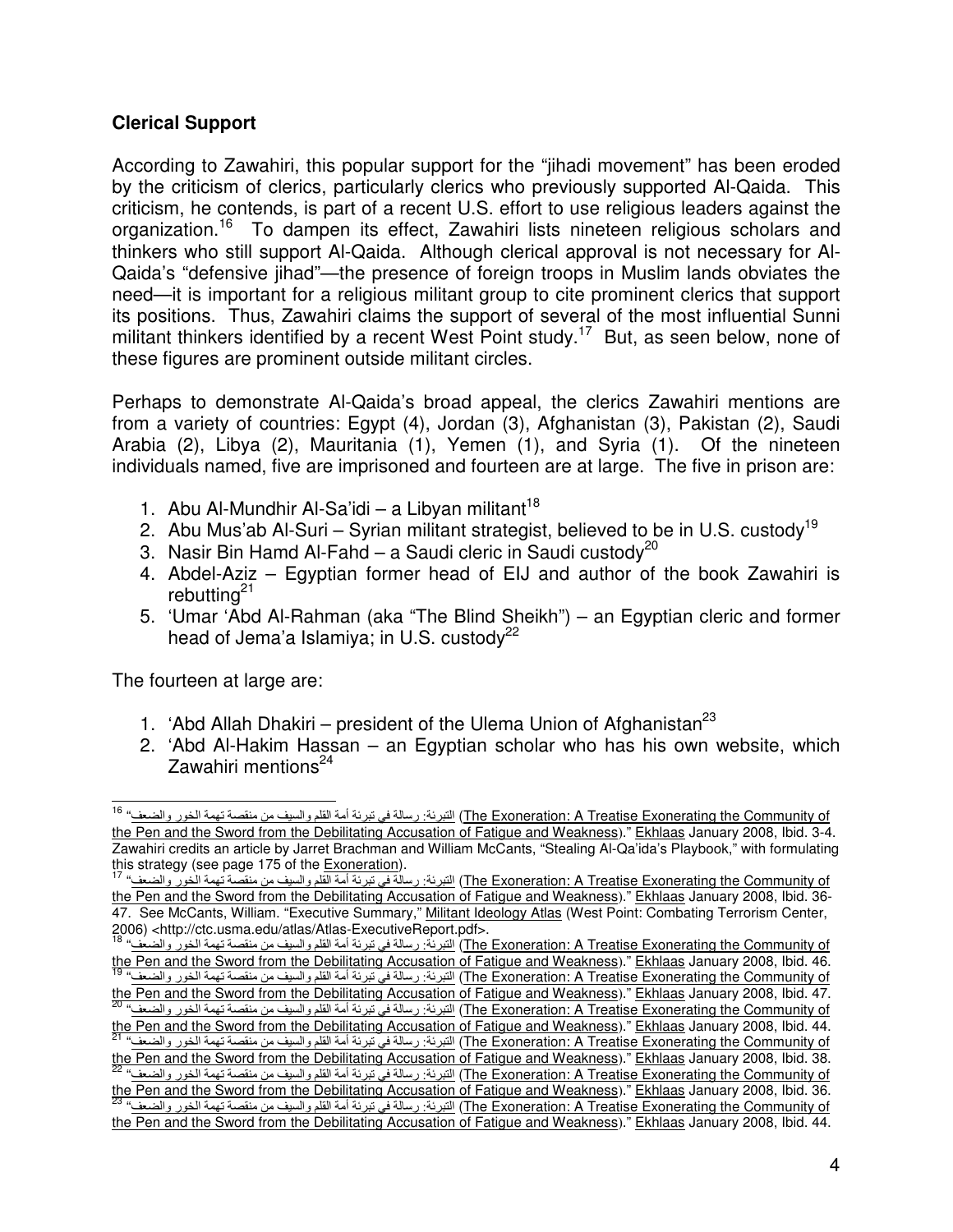- 3. Abu 'Abd Allah Al-Muhajir a cleric who setup a missionary center at the Khalden training camp<sup>25</sup>
- 4. Abu Al-Walid Al-Filistini (aka Abu Al-Walid Al-Ansari) an Al-Qaida operative and strategist $^{26}$
- 5. Abu Hafs Al-Mawritani (aka Dr. Mahfuz ould Al-Walid) a religious adviser to Usama bin Laden<sup>27</sup>
- 6. Abu Al-Hasan Al-Qari ("The Reciter") an Egyptian Quran reciter<sup>28</sup>
- 7. Abu Muhammad Al-Maqdisi an influential militant Jordanian cleric; was Abu Mus'ab Al-Zarqawi's mentor<sup>29</sup>
- 8. Abu Qatada another influential militant Jordanian cleric, living in England<sup>30</sup>
- 9. Abu Yahya Al-Libi viewed by many as Al-Qaida's third in command<sup>31</sup>
- 10. 'Atiyyat Allah presumably Lewis 'Atiyyat Allah, a Saudi militant and popular online pundit<sup>32</sup>
- 11. Fadl Muhammad a professor of hadith in Karachi<sup>33</sup>
- 12. Husayn 'Umar Ibn Mahfuz a Yemeni religious scholar<sup>34</sup>
- 13. Jalaluddin Haqqani a Taliban commander $^{35}$
- 14. Muhammad Yasir (aka Ustad Muhammad Yasir) a Taliban spokesperson<sup>36</sup>

Almost all of these figures are marginal in the Sunni Muslim community, with the exception of those in Afghanistan and Pakistan. In his treatise, Zawahiri gives particular attention to the latter two countries, relating that many of them (and their students) came to visit Usama bin Laden personally.<sup>37</sup> He also boasts several times of the

<sup>.&</sup>lt;br>The Exoneration: A Treatise Exonerating the Community of التبرئة: رسالة في تبرئة أمة القلم والسيف من منقصة تهمة الخور والضعف<sup>، 24</sup> the Pen and the Sword from the Debilitating Accusation of Fatigue and Weakness)." Ekhlaas January 2008, Ibid. 45- 6. His website is <http://www.kanzhassan.net/blog/blog.php>.

The Exoneration: A Treatise Exonerating the Community of) للتبرئة: رسالة في تبرئة أمة القلم والسيف من منقصة تهمة الخور والضعف" <sup>25</sup> the Pen and the Sword from the Debilitating Accusation of Fatigue and Weakness)." Ekhlaas January 2008, Ibid. 46. The Exoneration: A Treatise Exonerating the Community of) التبرئة: رسالة في تبرئة أمة القلم والسيف من منقصة تهمة الخور والضد the Pen and the Sword from the Debilitating Accusation of Fatigue and Weakness)." Ekhlaas January 2008, Ibid. 46. 27 "-The Exoneration: A Treatise Exonerating the Community of التبرئة: رسالة في تبرئة أمة القلم والسيف من منقصة تهمة الخور والضد the Pen and the Sword from the Debilitating Accusation of Fatigue and Weakness)." Ekhlaas January 2008, Ibid. 47. The Exoneration: A Treatise Exonerating the Community of) التبرئة: رسالة في تبرئة أمة القلم والسيف من منقصة تهمة الخور والضد the Pen and the Sword from the Debilitating Accusation of Fatigue and Weakness)." Ekhlaas January 2008, Ibid. 46. The Exoneration: A Treatise Exonerating the Community of) التبرئة: رسالة في تبرئة أمة القلم والسيف من منقصة تهمة الخور والضد <u>the Pen and the Sword from the Debilitating Accusation of Fatigue and Weakness</u>)." <u>Ekhlaas</u> January 2008, Ibid. 39.<br><sup>30</sup> "النَّبَرِنَةَ: رسالةَ في نَبَرِنَةَ أمة القلم والسيف من منقصة تهمة الخور والضعف<sup>ة 30</sup> "(The Exone the Pen and the Sword from the Debilitating Accusation of Fatigue and Weakness)." <u>Ekhlaas</u> January 2008, Ibid. 41.<br><sup>31 ا</sup>لنَّبَرِنَةَ: رِسالَةَ في تَبِرِئَةَ أمة القلم والسيف من منقصة تهمة الخور والضعف<sup>ة 31</sup> المَّبَرَّة <u>the Pen and the Sword from the Debilitating Accusation of Fatigue and Weakness</u>)." <u>Ekhlaas</u> January 2008, Ibid. 46.<br><sup>32</sup> النَّبَرِنَةُ: رسالَةَ في نَبَرِنَةُ أمة القلم والسيف من منقصة تهمة الخور والضعف<sup>»</sup>. [The Exonerat the Pen and the Sword from the Debilitating Accusation of Fatigue and Weakness)." Ekhlaas January 2008, Ibid. 47. The Exoneration: A Treatise Exonerating the Community of) التبرئة: رسالة في تبرئة أمة القلم والسيف من منقصة تهمة الخور والضد the Pen and the Sword from the Debilitating Accusation of Fatigue and Weakness)." Ekhlaas January 2008, Ibid. 38. The Exoneration: A Treatise Exonerating the Community of التبرئة: رسالة في تبرئة أمة القلم والسيف من منقصة تهمة الخور والضد the Pen and the Sword from the Debilitating Accusation of Fatigue and Weakness)." Ekhlaas January 2008, Ibid. 44. The Exoneration: A Treatise Exonerating the Community of) التبرئة: رسالة في تبرئة أمة القلم والسيف من منقصة تهمة الخور والضد the Pen and the Sword from the Debilitating Accusation of Fatigue and Weakness)." Ekhlaas January 2008, Ibid. 38. The Exoneration: A Treatise Exonerating the Community of) التبرنة: رسالة في تبرئة أمة القلم والسيف من منقصة تهمة الخور والضد the Pen and the Sword from the Debilitating Accusation of Fatigue and Weakness)." Ekhlaas January 2008, Ibid. 38- 9.

The Exoneration: A Treatise Exonerating the Community of) التبرئة: رسالة في تبرئة أمة القلم والسيف من منقصة تهمة الخور والضعف" <sup>37</sup> the Pen and the Sword from the Debilitating Accusation of Fatigue and Weakness)." Ekhlaas January 2008, Ibid. 34- 5. He also says that many clerics and seminary students from Mauritania came to visit bin Laden (see page 47).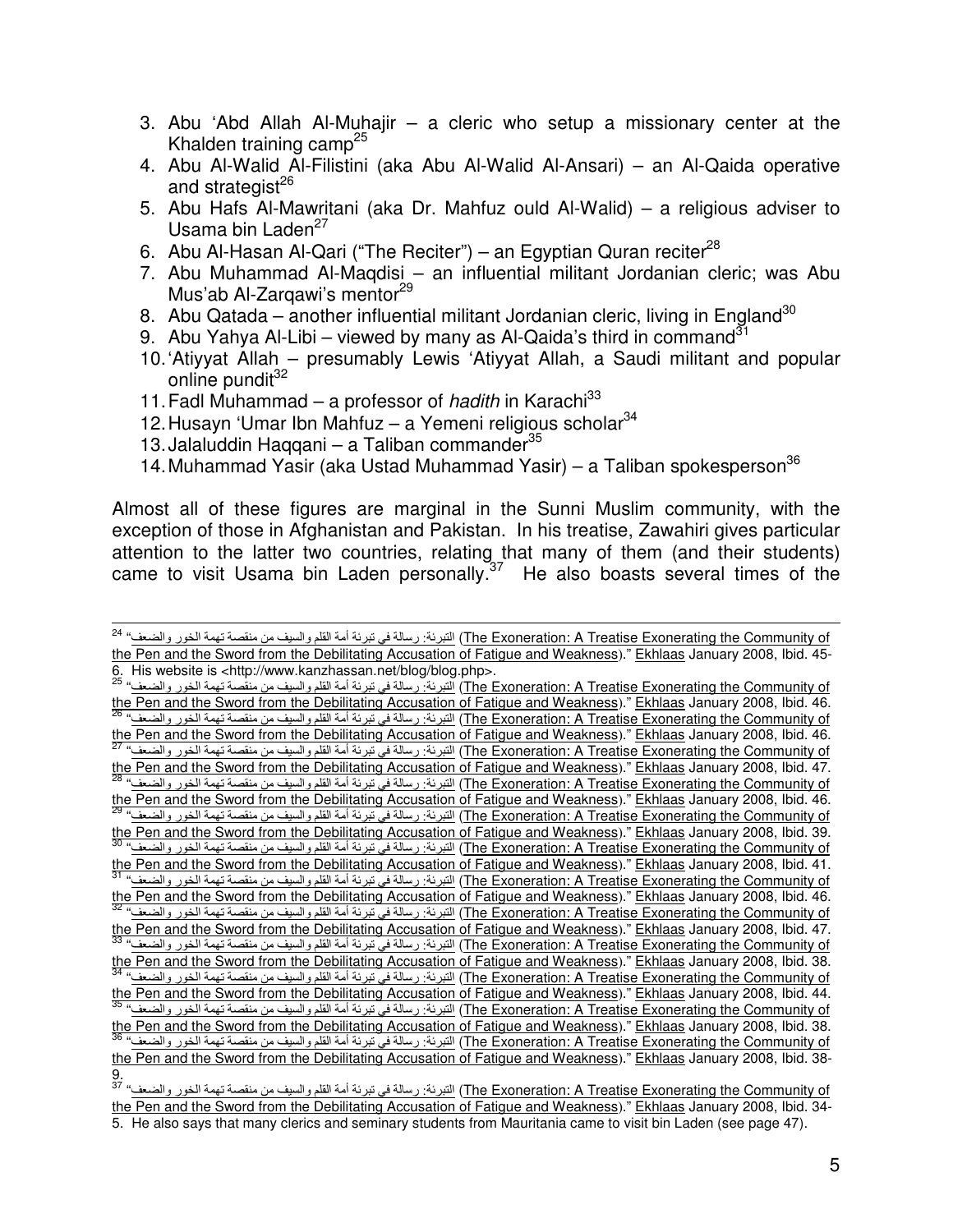Taliban's support, claiming that bin Laden fights under the banner of Mullah Omar.<sup>38</sup> To further demonstrate the credibility of Al-Qaida in the region, Zawahiri quotes the Urdu poetry of Muhammad Iqbal, a national hero in Pakistan, several times—an unusual maneuver in an Arabic text.<sup>39</sup> All of this is meant to show that Al-Qaida's high command has the support of the locals and is inspired by their heroes.

## **Current Operational Priorities and Challenges**

 $\overline{a}$ 

In explaining his theory of revolutionary vanguardism and rebutting the charges of his critics, Zawahiri provides insight into Al-Qaida's current operational priorities. Egypt, for example, is a subject he returns to repeatedly in both the Exoneration and the Q&A. This is partly due to the fact that both he and his primary detractor, Abdel-Aziz, are Egyptians. But there is also a sense that Zawahiri would very much like to refocus efforts on his old stomping grounds. Thus, he asserts that Egypt would be an ideal place to start a new caliphate.<sup>40</sup> Moreover, he urges cooperation between the local Coptic Christians against Mubarak.<sup>41</sup> They would fare much better under an Islamic regime, he suggests, than under the current regime.<sup>42</sup> Zawahiri admits that the current state of Sunni militancy in Egypt is moribund, but he hopes it will soon change.<sup>43</sup> He entertains high hopes for prospects after Mubarak's death, when he believes the regime will fall.<sup>44</sup> "The mujahideen must be ready to reap the harvest when the regime collapses."45

As for the fight in Iraq, Zawahiri assures his audience in both the Exoneration and his Q&A that Al-Qaida has no argument with non-partisan Shi'a. In the Exoneration, he is at some pains to explain Zarqawi's call for total war against the Shi'a was misunderstood and was later clarified by the Sharia committee of Al-Qaida in Iraq.<sup>46</sup> The real threat, Zawahiri argues, are Shi'a collaborators and militias working with Iran.<sup>47</sup>

Zawahiri acknowledges that many militants want Al-Qaida to focus more on Gaza and Israel. But he responds that others are capable of doing so and that Al-Qaida will get

The Exoneration: A Treatise Exonerating the Community of) التبرئة: رسالة في تبرئة أمة القلم والسيف من منقصة تهمة الخور والضعف" <sup>38</sup> the Pen and the Sword from the Debilitating Accusation of Fatigue and Weakness)." Ekhlaas January 2008, Ibid. 159.<br><sup>39</sup> Igbal's Urdu poetry is quoted on pages 7, 107, and 180.

The Exoneration: A Treatise Exonerating the Community of) التبرئة: رسلة في تبرئة أمة القلم والسيف من منقصة تهمة الخور والضد <u>the Pen and the Sword from the Debilitating Accusation of Fatigue and Weakness</u>)." <u>Ekhlaas</u> January 2008, Ibid. 170.<br><sup>41</sup> التيرنة: رسالة في تبرئة أمة القلم والسيف من منقصة تهمة الخور والضعف<sup>ي 41</sup>

the Pen and the Sword from the Debilitating Accusation of Fatigue and Weakness)." Ekhlaas January 2008, Ibid. 148.

The Exoneration: A Treatise Exonerating the Community of) التبرئة: رسالة في تبرئة أمة القلم والسيف من منقصة تهمة الخور والضد the Pen and the Sword from the Debilitating Accusation of Fatigue and Weakness)." Ekhlaas January 2008, Ibid. 147-48.

 $^{43}$  Zawahiri, Ayman. "القاء المفتوح مع السيخ الظواهري—الحلقة الأولى" (The Open Meeting with Sheikh Ayman Al-Zawahiri—Part

One)." <u>Qassimy.com</u> 3 April 2008, Ibid. 24.<br><sup>44</sup> النيرنة: رسالة في تبرئة أمة القلم والسيف من منقصة تهمة الخور والضعف<sup>» 44</sup> للبونغيا (The Exoneration: A Treatise Exonerating the Community of the Pen and the Sword from the Debilitating Accusation of Fatigue and Weakness)." Ekhlaas January 2008, Ibid. 170.

The Exoneration: A Treatise Exonerating the Community of) التبرئة: رسالة في تبرئة أمة القلم والسيف من منقصة تهمة الخور والضد the Pen and the Sword from the Debilitating Accusation of Fatigue and Weakness)." Ekhlaas January 2008, Ibid. 83. The Exoneration: A Treatise Exonerating the Community of) التبرئة: رسالة في تبرئة أمة القلم والسيف من منقصة تهمة الخور والضد

the Pen and the Sword from the Debilitating Accusation of Fatigue and Weakness)." Ekhlaas January 2008, Ibid. 143. ,اللقاء المفتوح مع السيخ الظواهري—الحلقة الأولى", Zawahiri, Ayman Al-Zawahiri—Part ) الملقاء المفتوح مع السيخ الظواهري—الحلقة الأولى" One)." <u>Qassimy.com</u> 3 April 2008, Ibid. 21; and في تبرئة أمة القلم والسيف من منقصة تهمة الخور والضعف "One)." Qassimy.com 3 April 2008, Ibid. 21; and

Exoneration: A Treatise Exonerating the Community of the Pen and the Sword from the Debilitating Accusation of Fatigue and Weakness)." Ekhlaas January 2008, Ibid. 143.